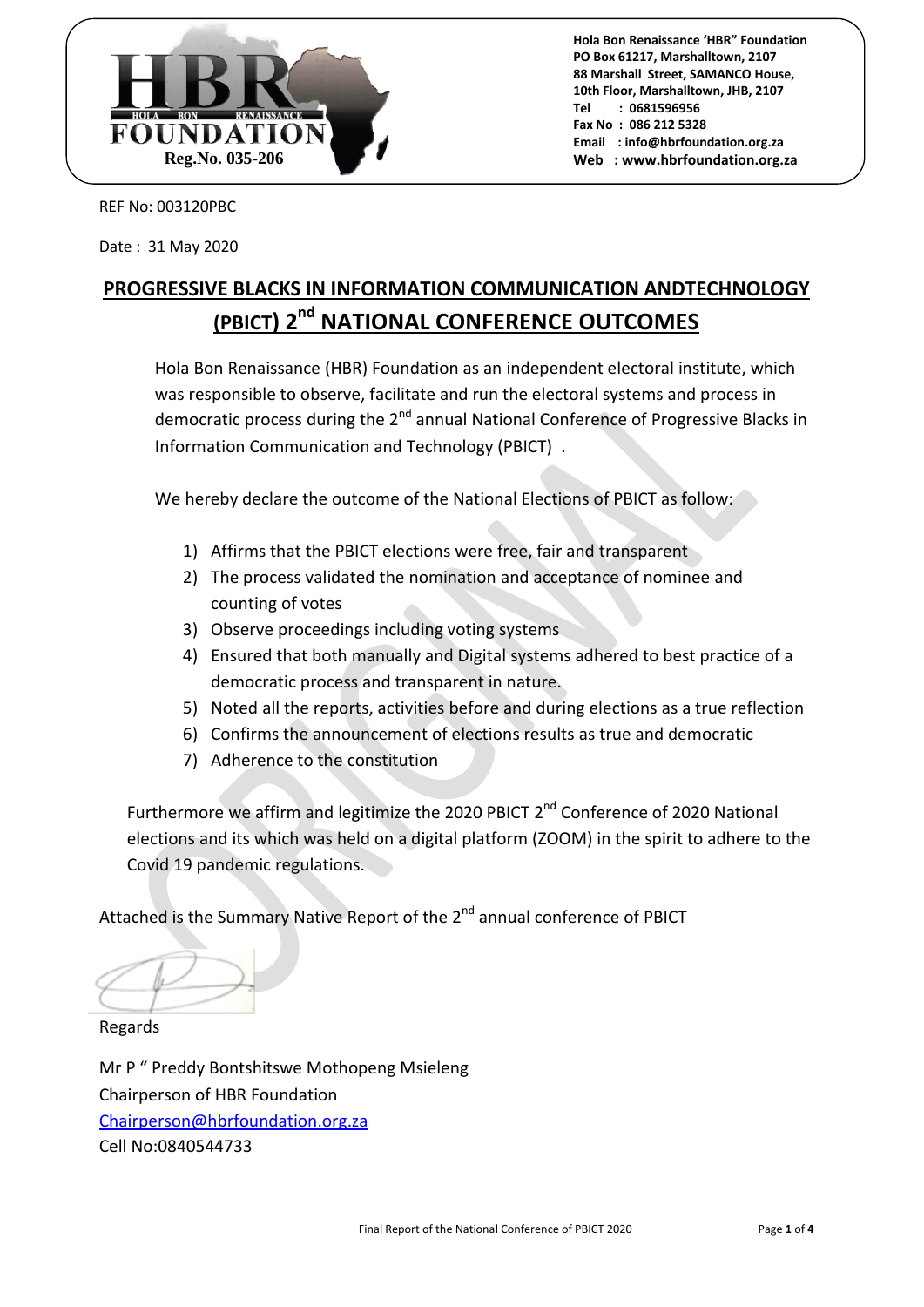

31 MAY 2020

## *SUMMARY NARRATIVE REPORT on PBICT*

## **Pre Amble**

Hola Bon Renaissance (HBR) Foundation a civil organisation that is very active and striving to embrace democracy, spirit of humanity and social development.

We, the Hola Bon Renaissance Foundation a Civil Organization a non political and non government aligned operating in South Africa, which derives its mission in the  $20<sup>th</sup>$  century by preserving democracy than defending democracy as it on under immediate treat.

Recognize the sacrifices of our past;

Honours those who suffered for justice, freedom and democracy in the Country Respect those who have worked to build and develop our country through democratic process; and Believe that South Africa is a Social democratic country, a great nation, united in its diversity,

We therefore, through our responsibility assigned to us by the Progressive Blacks in Information Communication and Technology ( PBICT) and its constitution that of facilitating, observing, running the electoral systems with its processes for the 2020 National election of PBICT on a digital platform.

We here by **confirm** to report in a true reflection of our observation that is unbiased, that promotes transparent, free and fair process in particular that preserve democracy in South Africa and in the PBICT constituency. To promote legitimacy and credibility of elections centred to build our country and any organisation which is guided its constitution and constituency.

We committed to observe, facilitate and run the electoral system and the elections impartially and independently of any members and/or party and/or candidates contesting or not the election and/or having interest in the election thereof.

## **Background of HBR Foundation**

HBR Foundation has been an accredited civil organisation that has been observing the 2014 National General Election, 2016 Local Municipal Elections and 2019 National General Elections accredited by the Independent Electoral Commission (IEC).

## **Summary of HBR Foundation**

*HBR Foundation is a non-profit (civil) organization that advocates to empower, unite, inspire, educate and uphold democracy in African through skills transfer that are aimed at developing the Africans to take responsibility for personal development of the continent , to enable them to participate in building the continent and also to encourage the communities' transformation by creating a community that is skilled, self-sustained with a central economic opportunity and our selfless initiatives result in economic growth and job creation.*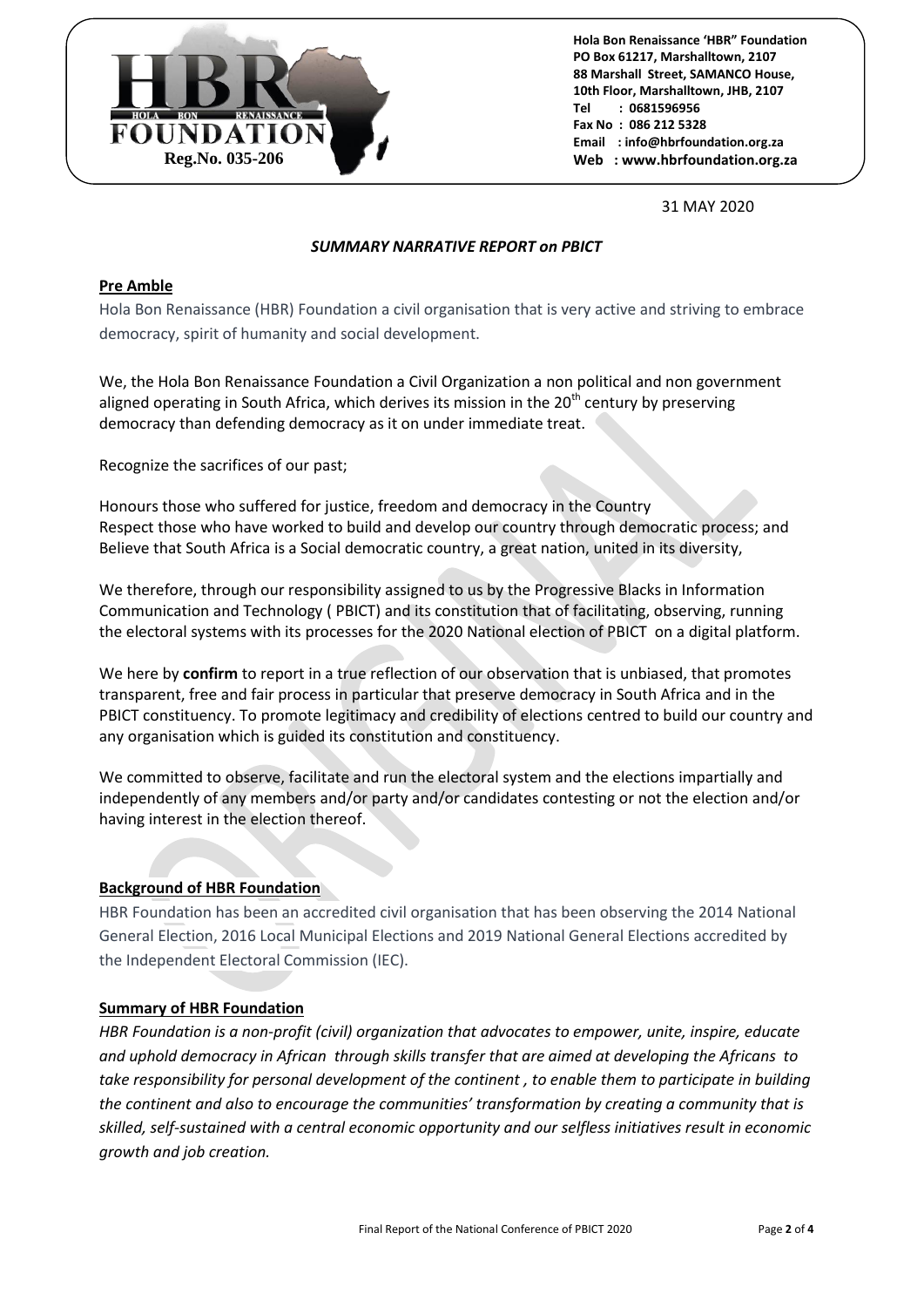

## *PROGRESSIVE BLACKS IN INFORMATION COMMUNICATION AND TECHNOLOGY (PBICT) NATIONAL REPORT*

*DATE : 31 March 2020*

*Platform: ZOOM platform* 

## *1. ABOUT THE PBICT CONFERENCE*

*On opening of the conference delegates were 107 inclusive of the Guest, Alliance Partners and voting delegates, representation of delegation included NEC members, eight Provinces and 65% of ordinary members* 

- *The conference was a two day conference*
- *With the following Attached programme*
- *Adopted Credential are attached*
- *Original and Draft proposed Constitution*
- *Deliberate and recommendation attached*

## **2. PRE ELECTION PREPARATION FOR PBIC**

*We initially setup an independent committee of three, which were Lindiwe Zulu, Vanessa Paster and Chaired by Mr P " Preddy Mothopeng*

*The following took place :* 

- *The team created a whatsapp platform to enable easy consolidation and communicate*
- *Tasked were assigned to committee members*
- *Engagement with the outgoing leadership on the programme of the days and constitution of PBICT*
- *Prepreration Started at 9am for the Conference Electoral system*
- *Attended the conference while we observed the deliberations and recommendations which amongst include the digital elections and amendment to the structure and its policies*
- $\checkmark$  Conducting voter education and rules of engagement

## **3. OUR OBJECTIVES**

It is guided by the programme aims which are to:

- $\checkmark$  Observe, Facilitate and run a democratic process
- $\checkmark$  Affirm free, fair and transparent elections
- $\checkmark$  Validates counting of votes
- $\checkmark$  Report all activities of the elections
- $\checkmark$  Confirms the announcement of elections results
- $\checkmark$  Legitimize the 2020 BPBICT National elections
- $\checkmark$  Observe proceedings including voting systems